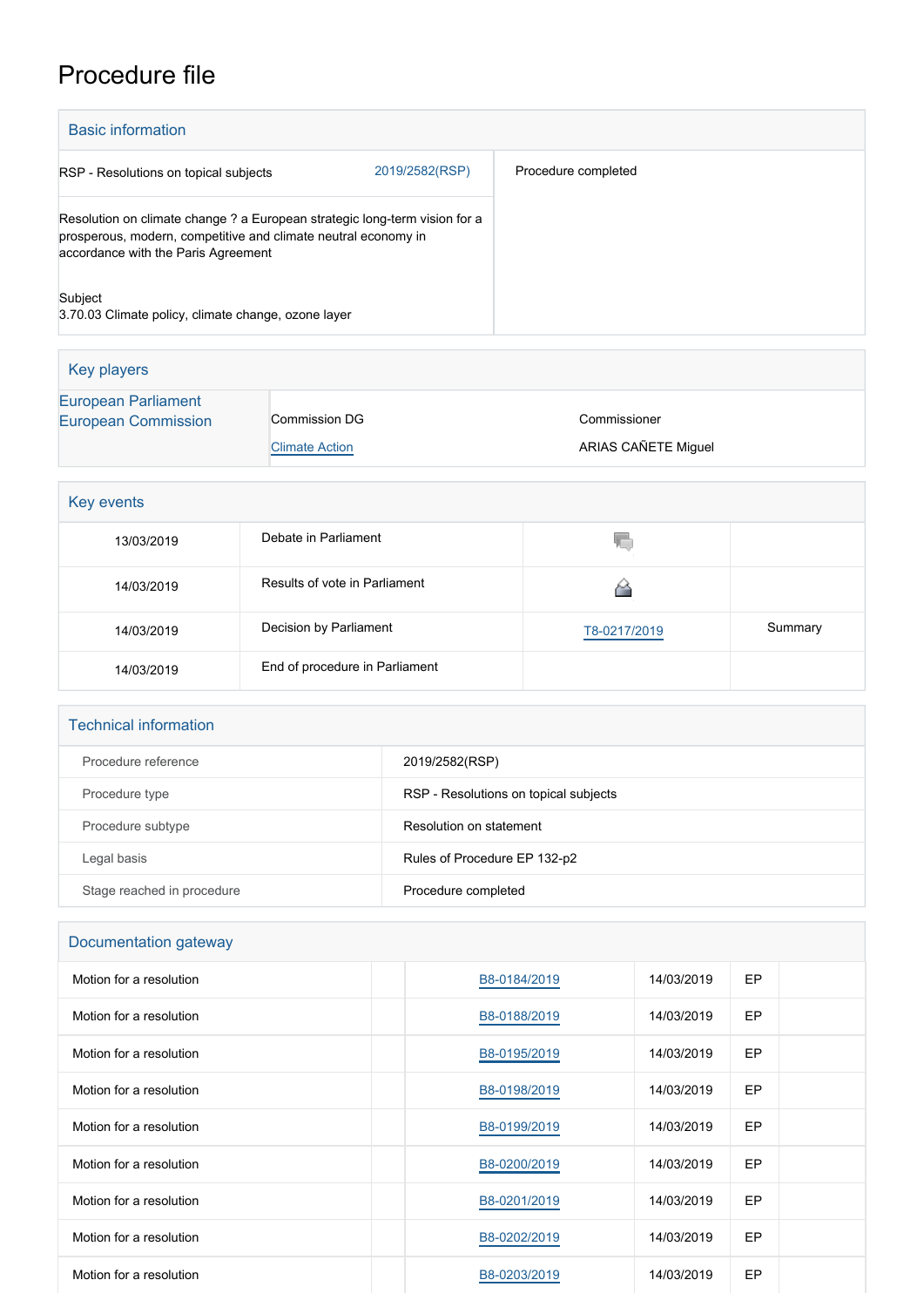| Text adopted by Parliament, single reading     | T8-0217/2019    | 14/03/2019 | ЕP | Summary |
|------------------------------------------------|-----------------|------------|----|---------|
| Joint motion for resolution                    | RC-B8-0195/2019 | 14/03/2019 |    |         |
| Commission response to text adopted in plenary | SP(2019)444     | 30/08/2019 | EC |         |

# Resolution on climate change ? a European strategic long-term vision for a prosperous, modern, competitive and climate neutral economy in accordance with the Paris Agreement

The European Parliament adopted by 369 votes to 116 with 40 abstentions, a resolution on climate change a European strategic long-term vision for a prosperous, modern, competitive and climate neutral economy in accordance with the Paris Agreement, welcoming the Commissions communication on the subject.

The resolution was tabled by the EPP, S&D, ALDE, Greens/EFA, GUE/NGL, and EFDD groups.

Parliament endorsed the objective of net-zero greenhouse gas (GHG) emissions by 2050 and urged Member States to do the same as part of the Future of Europe debate at the special EU summit in Sibiu in May 2019. According to the IPCC 1.5° special report, limiting global warming to 1.5°C with no or limited overshoot implies reaching net-zero GHG emissions globally by 2067 at the latest. In order to have a good chance of keeping global temperature below 1.5°C by 2100, the Union needs to strive towards reaching net-zero GHG emissions by 2050 at the latest.

### Pathways for the European mid-century zero emissions strategy

Underlining that that Europe can lead the way to climate neutrality by investing in innovative technological solutions, empowering citizens, and aligning action in key areas such as energy, industrial policy and research, Parliament pointed out that, according to the Commissions estimates, EU GDP is expected to increase more under zero-emissions scenarios than in scenarios with smaller emissions reductions. Members welcomed the inclusion of two pathways (out of eight) aimed at reaching net-zero GHG emissions by 2050 and the Commissions support for these. They considered that the EU net-zero strategy should prioritise direct emission reductions and actions conserving and enhancing the EUs natural sinks and reservoirs, and should only aim for the use of carbon removal technologies where no direct emission reduction options are available. Further action by 2030 is needed if the Union is to avoid relying on carbon removal technologies that would entail significant risks for ecosystems, biodiversity and food security, as also confirmed by the IPCC 1.5° special report.

## Social aspects of climate change and a just transition

Members highlighted the Commissions finding that, if handled well, a just transition towards net-zero GHG emissions has the potential to create a net gain of jobs in the Union economy-wide employment will increase by 2.1 million additional jobs by 2050 under a net-zero emissions scenario compared to an employment increase of 1.3 million additional jobs under the 80 % emission reduction scenario. They reiterated their appeal for a specific allocation of EUR 4.8 billion for a new Just Energy Transition Fund to be introduced into the Multiannual Financial Framework 2021-2027 in order to support workers and communities in regions adversely affected by this transition.

#### Intermediate targets

Parliament recognized that the decade from 2020 to 2030 would be of crucial importance if the EU were to reach net-zero by 2050. It supported an update of the Unions nationally determined contributions (NDCs) with an economy-wide target of 55 % domestic GHG emission reductions by 2030 compared with 1990 levels. It would also be beneficial for the EU to establish a further interim emission reduction target by 2040 that can provide additional stability and ensure that the long-term 2050 target is met.

#### Sectoral contributions

Emphasising that net emissions will have to be reduced to close to zero in all sectors of the economy, Parliament called on the Commission to develop pathways to climate neutrality for all sectors, stressing the importance of the polluter pays principle in this regard. It highlighted the role of the transport sector and the need to pursue greater ambition in the use of carbon capture and storage (CCS) and carbon capture and utilisation (CCU).

#### Energy policy

Members pointed out that achieving a net-zero GHG economy will require considerable additional investments in the EUs energy system and related infrastructure compared to todays baseline, in the range of EUR 175 to 290 billion a year. They called on Member States to implement the Clean Energy Package without delay, and stressed the need to decarbonise the power sector. They called on the Commission to present a new and integrated EU industrial climate strategy for energy-intensive industries in support of a competitive net-zero emissions heavy industry transition.

#### Research and innovation

Parliament underlined its position that Horizon Europe must contribute at least 35 % of its expenditures to climate objectives as appropriate and as part of the general Union objective of mainstreaming climate actions.

#### Financing

Members considered that the 2021-2027 MFF should, before its adoption, be evaluated in the light of the objective to reach a climate neutral economy by 2050, and that a standard test to ensure that expenditure under the EU budget is climate-proof must be established. They regretted the fact that fossil fuel subsidies are still increasing and amount to around EUR 55 billion per year and called for a phase out all European and national fossil fuel subsidies.

#### The role of consumers

Parliament called on the Commission to explore policy options as soon as possible, including on environmental taxation, in order to encourage behavioural change. It stressed the need to reduce resource waste and highlighted the cost efficiency of circular economy measures, as well as the importance of green public procurement and ecodesign. Members considered that the work on a reliable model for measuring the